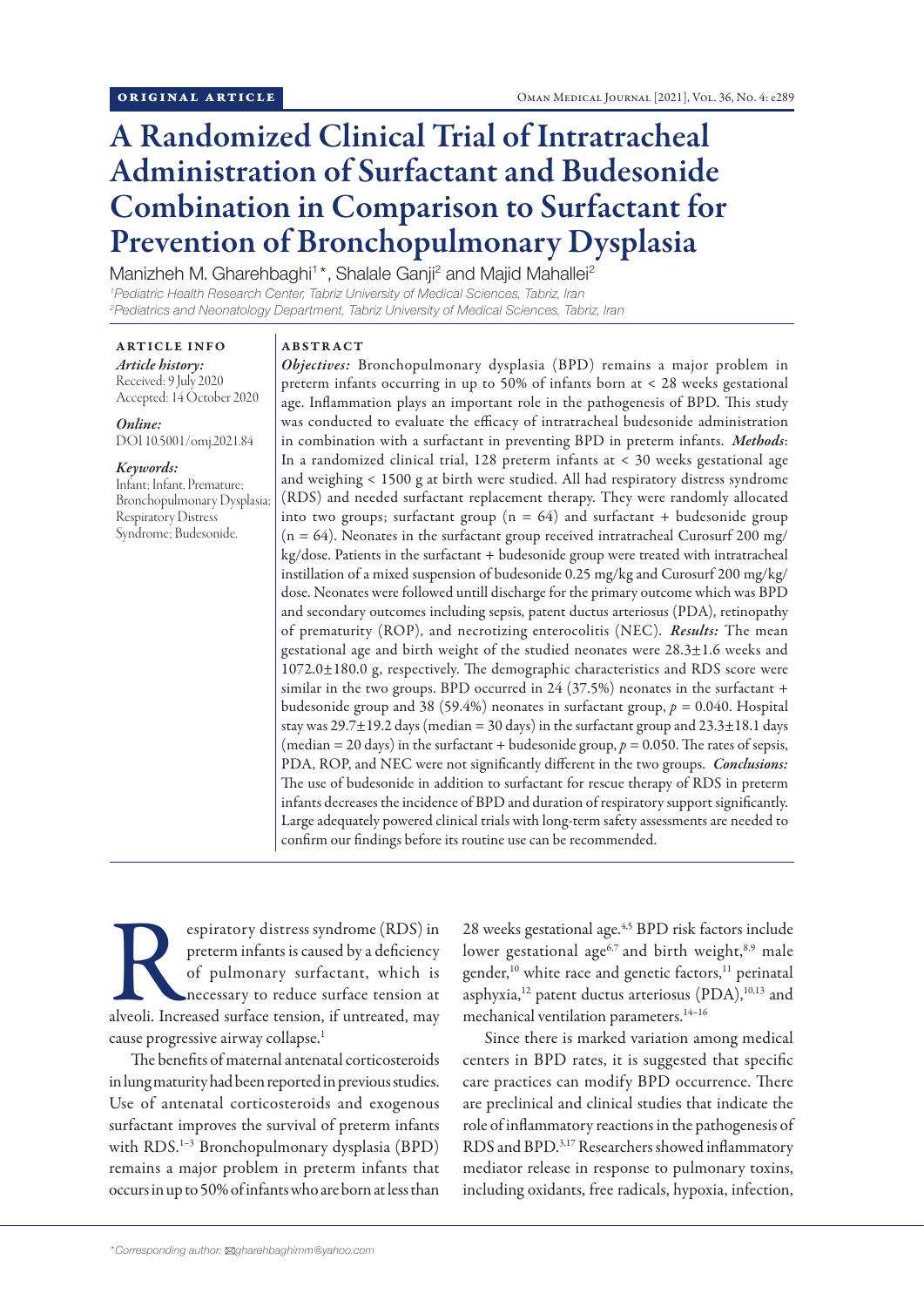or volutrauma. BPD appears to be induced by proinflammatory cytokines, chemokines, and proteinasemediated events.18–21 Corticosteroids as antiinflammatory agents have been studied to prevent BPD. However, using systemic corticosteroids in the first month of life may increase the risk of longterm side effects in preterm infants.<sup>22,23</sup> Because of the adverse neurodevelopmental effects of systemic steroids, there is a tendency to research airway administration of steroids. Intratracheal instillation is a better way to administer corticosteroids with direct drug introduction into the alveolar space and the least systemic adverse effects. Budesonide is a corticosteroid with a local anti-inflammatory effect with 10-fold stronger potency<sup>24</sup> in reducing pro-inflammatory cytokine release, including tumor necrosis factor and interleukin-1β.25 Budesonide has good absorption and persistence in the lungs because of budesonide ester formation at the carbon 21-hydroxyl group and slow free budesonide release.<sup>26</sup> So, budesonide is superior to other corticosteroids for intratracheal administration. A systematic review of 20 trials of airway administration of corticosteroids (16 trials of inhaled corticosteroids and four trials of instillation of steroids) from 1993 to 2016 indicated that it is associated with a lower likelihood of BPD than placebo with no benefit concerning mortality.<sup>27</sup> BPD or mortality rate was significantly lower only in the group treated with budesonide. The duration, dose, type, and inhalation or instillation of steroids using surfactant as carrier were inconsistent across studies. The duration of inhalation of corticosteroids ranged from three to 29 days and the first delivery time ranged from 12 hours to 14 days. Since the meta-analyses showed the airway administration of corticosteroids by instillation is still regarded as an open research area, we conducted this study to evaluate the efficacy intratracheal budesonide administration in combination with surfactant in the prevention of BPD in preterm infants.

### METHODS

This randomized clinical trial was conducted in the neonatal intensive care unit (NICU) of Al Zahra Hospital, a tertiary university referral center in the North West of Iran. The study was approved by the ethics committee of Tabriz University of Medical Sciences (IR.TBZMED.REC.1397.041) and registered in the Iranian Registry of Clinical Trials

(IRCT 20100512003915N20). Parental informed written consent was obtained before patient enrollment. Considering the findings of Yeh et al,<sup>28</sup> in 2015 as a baseline and reducing the rate of BPD from 66% to 42% in the budesonide group with a power of 80% and 0.05 alpha we estimated that 64 cases were needed for each group. We estimated 67 neonates for each group considering potential drop-outs. Infants with major congenital anomalies, birth asphyxia (Apgar score < 4 at 5 minutes after birth), who had prolonged resuscitation, and lethal cardiopulmonary disorder were excluded.

Inborn preterm infants at < 30 weeks gestational age and with a birth weight < 1500 g who had RDS and needed surfactant replacement therapy from July 2018 to April 2019 were eligible for inclusion in the study. Gestational age was determined by firsttrimester ultrasound examination and confirmed by neonatal examination using Ballard gestational age scoring.29 At birth, all neonates received nasal continuous positive airway pressure (CPAP) 5–6 cm H2 O by infant T-piece resuscitator (Fisher & Paykel Healthcare, Auckland, New Zealand) and transferred to the NICU covered with a plastic bag in portable incubators. In the NICU, CPAP was administered through short bilateral nasal prongs, intermittently with a nasal mask. Distending pressure was generated by a variable flow nasal CPAP device and PEEP 5–7 cm  $H_2O$  and flow 6–7 L/min. The diagnosis of RDS was based on clinical signs and symptoms and confirmed by radiologic findings. RDS severity was determined using RDS score. Surfactant was given to infants who met clinical and radiologic criteria for RDS as Intubation- SURfactant- Extubation treatment method within two to six hours of life. Targeted oxygen saturation  $(SPO<sub>2</sub>)$  was 90–92%. Enrolled patients were randomly allocated in two groups by random number list generated by random number generator in sequentially numbered, opaque, sealed, and stapled envelopes. Neonates in surfactant group received intratracheal Curosurf (Poractant alpha, Chiesi Farmaceutici, Italy) 200 mg/kg/dose (2.5 mL/kg/dose) after premedication with fentanyl 1–2 mic/kg. Patients in the surfactant + budesonide group were treated with an intratracheal instillation of a mixed suspension of budesonide (pulmicort nebulizing suspension, AstraZeneca AB, Sodertalje, Sweden) 0.25 mg/kg (0.5 cc/kg) and Curosurf 200 mg/kg/dose (2.5 mL/kg/dose). An independent nurse prepared syringes with surfactant and surfactant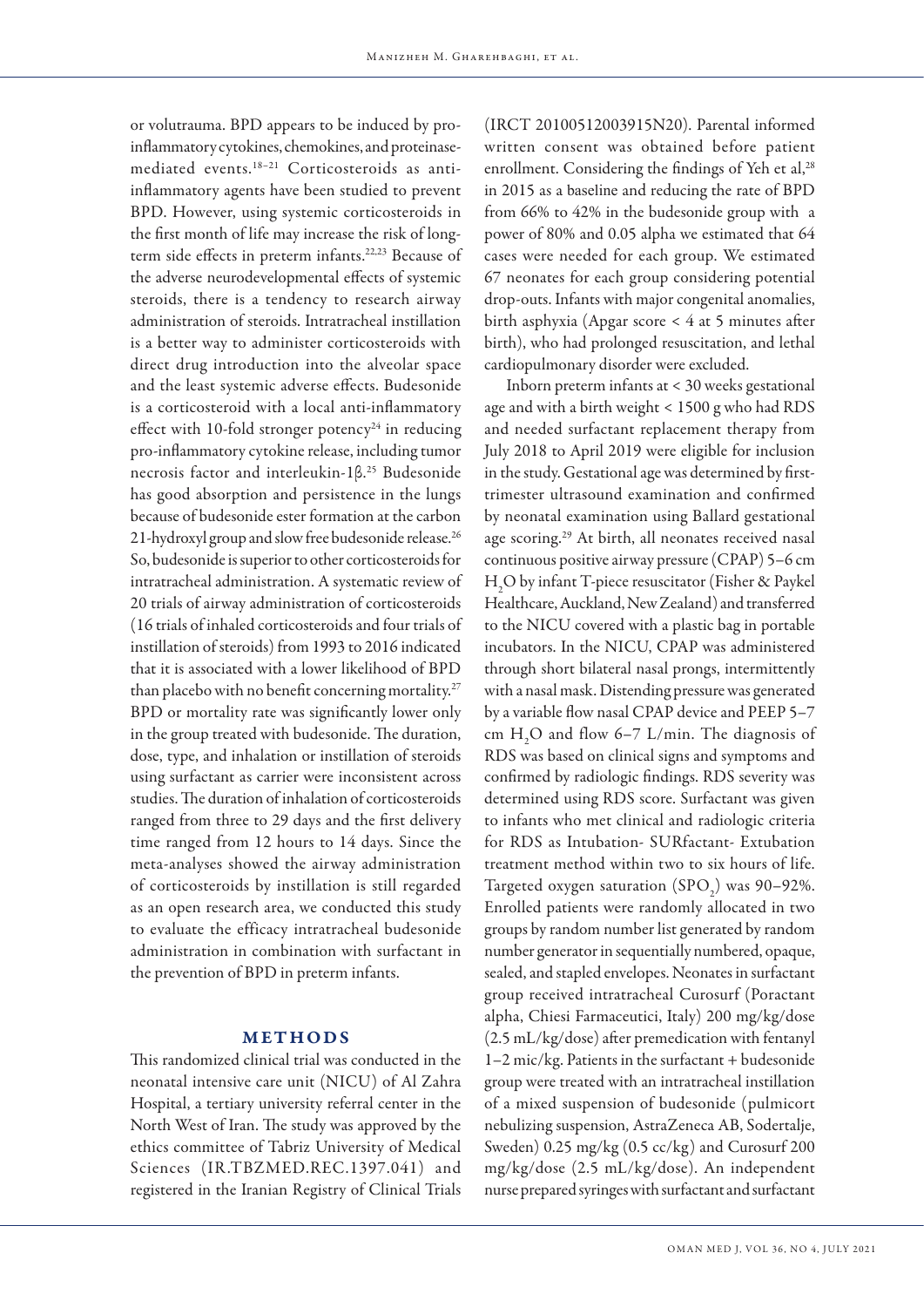

## Figure 1: Flow chart of inclusion.

+ budesonide and put them into envelopes according to the allocation orders. The envelopes opened just before the instillation. Surfactant replacement therapy was done in the first two hours of life in both groups. Surfactant administered as RDS rescue treatment to infants receiving CPAP at a pressure > 5 cm  $\rm H_2O$  who needed a fraction of inspired oxygen  $(FiO<sub>2</sub>)$  of > 30% to maintain SPO<sub>2</sub> between 88% and 92%. Following surfactant administration, when the spontaneous respirations resumed, and after adequate heart rate and SPO<sub>2</sub> establishment, the endotracheal tube was removed, and the infants were weaned to nasal CPAP. Endotracheal intubation was reserved for infants with severe respiratory distress, apnea or ineffective respiratory effort, or hemodynamic instability. The second dose of surfactant was administered to infants with persistently increased breathing and  $\text{FiO}_2$  requirements of > 30%, while other problems were excluded.

CPAP was weaned in increments of 1 cm  $H_2O$ every 12–24 hours when infants were stable by considering breathing, respiratory rate, oxygen requirement, and underlying lung pathology. The infants who had weaned from CPAP with mild tachypnea were supported by heated humidified nasal cannula 3–4 L/min delivered by binasal prongs. We considered CPAP failure when the extubated infant developed respiratory distress and needed a FiO<sub>2</sub> > 0.4 for maintaining SPO<sub>2</sub> > 90%. Arterial blood gas parameters were recorded at admission and six hours intervals after surfactant administration. The neonatologist who managed the neonates was blinded to the patients' group. After 28 days of birth, another independent researcher

(also blinded to the patients' groups) measured the patient's oxygen dependency. Infants who had continued to receive oxygen were considered as having BPD. For all enrolled neonates, a detailed questionnaire was completed.

Premature rupture of membranes refers to a rupture of membranes before the onset of labor and before 37 weeks gestation. Clinical chorioamnionitis was diagnosed in the setting of maternal fever (≥ 38°C) and at least two of the following: maternal leukocytosis (> 15 000 cells/mm<sup>3)</sup>, tachycardia (> 100 bpm), fetal tachycardia (> 160 bpm), uterine tenderness, and stained or unusual smelling amniotic fluid. Decolman or placental abruption is premature separation of the placenta from the uterus present with bleeding, uterine contractions, and fetal distress. Cranial ultrasound examination was performed on days five to seven of birth to diagnose intraventricular hemorrhage (IVH) by an experienced pediatric radiologist. PDA was diagnosed based on clinical signs and confirmed by echocardiography performed by an expert pediatric cardiologist.

The primary outcome was BPD. BPD was defined as the need for supplemental oxygen for at least 28 days and its severity was determined at 36 weeks based on the fraction of inspired oxygen.<sup>30</sup>

The secondary outcome included the total days of hospital stay and other complications of prematurity, including sepsis, necrotizing enterocolitis (NEC), PDA, pulmonary hemorrhage, IVH, and retinopathy of prematurity (ROP). Sepsis was defined as either positive blood culture sepsis or suspected sepsis if septic screen was positive in the

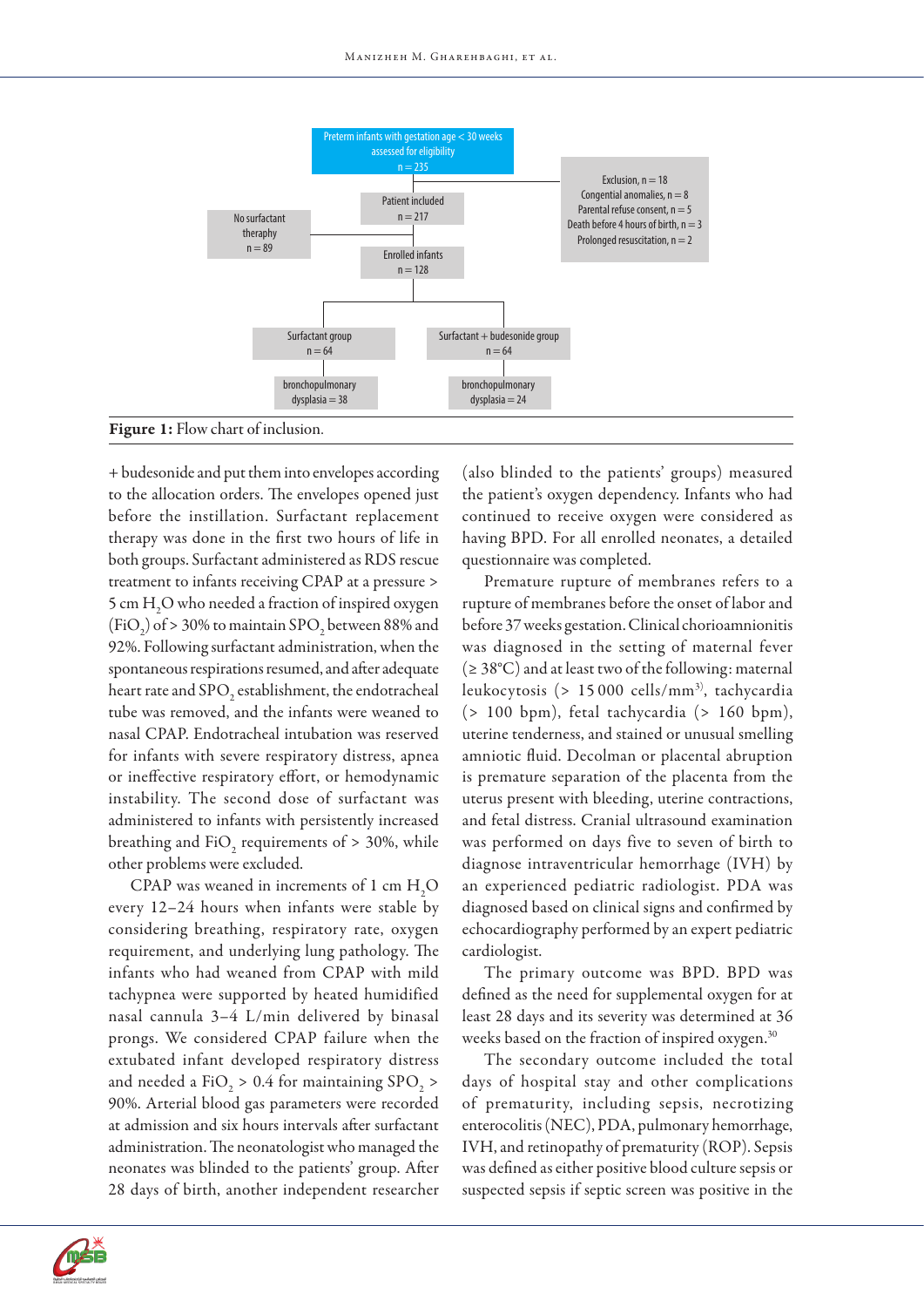presence of clinical signs and symptoms but negative blood culture.

After pupillary dilation, the retinas were examined through an indirect ophthalmoscope. ROP was classified according to the international classification.

The statistical analyses were performed using SPSS (SPSS Inc. Released 2007. SPSS for Windows, Version 16.0. Chicago, SPSS Inc.). Quantitative data were presented as mean±standard deviation and qualitative data as frequency and percent. Categorical data were analyzed by chi-square test or Fisher's exact test. Normally distributed quantitative variables were compared by student's *t*-test. A *p*-value of < 0.050 was considered statistically significant.

#### RESULTS

A total of 128 preterm neonates were enrolled in this study, of which 64 were allocated to surfactant + budesonide group [Figure 1]. Seventy-eight neonates (60.9%) were boys. The mean gestational age and birth weight of studied neonates were 28.3±1.6 weeks and 1072.0±180.0 g, respectively. The most common maternal risk factor for preterm labor was preeclampsia in 35 (27.3%) cases. There were no cases of chorioamnionitis.

The demographic characteristics were similar in the two groups [Table 1].

Mechanical ventilation was needed in 28 (43.8%) neonates in the surfactant group and 24 (37.5%) neonates in the surfactant + budesonide group,  $p = 0.620$ . The maximum respiratory support types and the mean duration of each are presented in Table 2. The mean duration of respiratory support was significantly longer in the surfactant group in comparison with surfactant + budesonide group (mechanical ventilation  $2.8 \pm 0.6$  vs.  $0.8 \pm 0.1$  days, *p =* 0.006, nasal CPAP 5.2±3.0 vs. 4.0±3.5 days,  $p = 0.040$ , and high flow nasal cannula 7.7 $\pm$ 0.9 vs. 4.1 $\pm$ 0.5 days,  $p = 0.001$ ). BPD was detected in 62 (48.4%) neonates; 38 (59.4%) neonates were in surfactant group and 24 (37.5%) neonates were in the surfactant + budesonide group,  $p = 0.040$ . The severity of BPD was mild in 27 (71.0%), moderate in 9 (23.7%), and severe in 2 (5.3%) neonates in the surfactant group vs. mild in 20 (83.3%) and moderate in 4 (16.7%) neonates in surfactant + budesonide group.

Table 1: Demographic characteristics of preterm infants in the two groups.

| <b>Characteristics</b>                              | Surfactant<br>group<br>$n = 64$ | Surfactant +<br>budesonide<br>group<br>$n = 64$ | <i>p</i> -value |
|-----------------------------------------------------|---------------------------------|-------------------------------------------------|-----------------|
| Gender                                              |                                 |                                                 |                 |
| Male, $n$ $(\%)$                                    | 40(62.5)                        | 38 (59.4)                                       | 0.850           |
| Gestational age,<br>weeks                           | $28.4 \pm 1.5$                  | $28.2 + 1.7$                                    | 0.380           |
| Birth weight, g                                     | $1089.0 \pm$<br>1680            | $1055.0 \pm$<br>192.0                           | 0.270           |
| Cesarean delivery,<br>$n\left(\%\right)$            | 53 (82.8)                       | 52(81.3)                                        | 1.000           |
| Maternal<br>preeclampsia, n<br>(96)                 | 21(32.8)                        | 14(21.9)                                        | 0.210           |
| PROM, $n$ $(\%)$                                    | 16(25.0)                        | 12(18.8)                                        | 0.520           |
| Placental<br>abruption, $n$ $(\%)$                  | 4(6.3)                          | 6(9.4)                                          | 0.510           |
| Maternal diabetes<br>mellitus, n (%)                | 1(1.6)                          | 2(3.1)                                          | 0.510           |
| Maternal<br>hypothyroidism,<br>$n\left(\%\right)$   | 6(9.4)                          | 8(12.5)                                         | 0.570           |
| Multiple<br>gestations, $n$ $(\%)$                  | 26(40.6)                        | 18(28.1)                                        | 0.130           |
| Maternal age,<br>years                              | $28.2 \pm 6.7$                  | $29.7 \pm 5.7$                                  | 0.180           |
| Antenatal<br>corticosteroids,<br>$n\left(\%\right)$ | 55 (85.9)                       | 49 (76.6)                                       | 0.640           |
| RDS score,<br>median 7                              | $6.5 \pm 0.9$                   | $6.6 \pm 0.9$                                   | 0.780           |
| Apgar score                                         |                                 |                                                 |                 |
| 1 min                                               | $6.1 \pm 1.7$<br>$(median = 6)$ | $5.9 \pm 1.7$<br>$(median = 6)$                 | 0.590           |
| 5 min                                               | $7.8 \pm 1.4$<br>$(median = 8)$ | $7.6 \pm 1.9$<br>$(median = 8)$                 | 0.600           |

*PROM: premature rupture of membrane; RDS: respiratory distress syndrome.*

Repeated doses of surfactant replacement therapy were used in 34 (26.6%) of studied neonates: 24 (37.5%) were in the surfactant group and 10 (15.6%) in the surfactant + budesonide group,  $p = 0.010$ . The observed complications of prematurity are presented in Table 3.

Vitamin A was used in 59 (92.2%) neonates in both groups for BPD prevention in the first four weeks of life. Caffeine was used in all neonates in both groups. Neonates received systemic steroids as acceleration of extubation or BPD management.

We had no cases of gastrointestinal bleeding, intestinal perforation, and hypertrophic cardiomyopathy in our studied neonates. We did not assess growth failure in our neonates after discharge.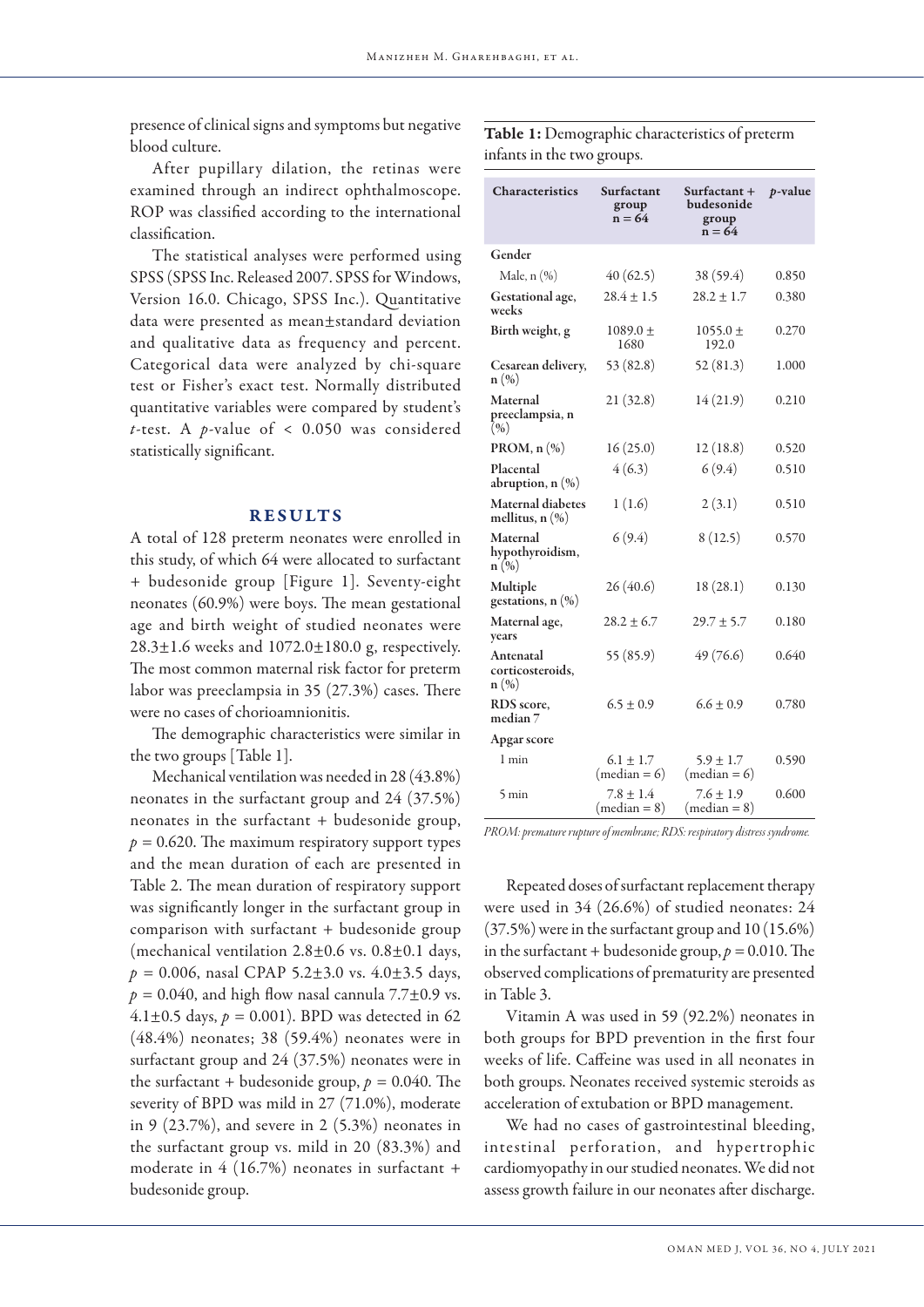| <b>Varaibles</b>                 | group<br>$n = 64$ | Surfactant Surfactant + p-value<br>budesonide<br>group<br>$n = 64$ |       |  |  |
|----------------------------------|-------------------|--------------------------------------------------------------------|-------|--|--|
| $MV$ , n $(\%)$                  | 28(43.8)          | 24(37.5)                                                           | 0.620 |  |  |
| NCPAP, $n$ $(\%)$                | 61(95.3)          | 59 (92.2)                                                          | 0.470 |  |  |
| $HFNC, n(\%)$                    | 54 (84.4)         | 52(81.3)                                                           | 0.460 |  |  |
| Duration of MV, days             | $2.8 + 0.6$       | $0.8 + 0.1$                                                        | 0.006 |  |  |
| Duration of CPAP, days           | $5.21 \pm 3.0$    | $4.0 \pm 3.5$                                                      | 0.040 |  |  |
| Duration of HFNC, days           | $7.7 \pm 0.9$     | $4.1 \pm 0.5$                                                      | 0.001 |  |  |
| The number of surfactant therapy |                   |                                                                    |       |  |  |
| 1                                | 40(62.5)          | 54 (84.4)                                                          | 0.010 |  |  |
| $\overline{2}$                   | 20(31.3)          | 9(14.1)                                                            |       |  |  |
| 3                                | 4(6.3)            | 1(1.6)                                                             |       |  |  |
| FiO,                             |                   |                                                                    |       |  |  |
| One hour after treatment         | $0.3 \pm 0.1$     | $0.3 \pm 0.1$                                                      | 0.370 |  |  |
| After 24 hours                   | $0.3 \pm 0.0$     | $0.2 \pm 0.0$                                                      | 0.010 |  |  |
| <b>PH</b>                        |                   |                                                                    |       |  |  |
| Admission                        | $7.2 \pm 0.0$     | $7.2 \pm 0.0$                                                      | 0.850 |  |  |
| Six hours after treatment        | $7.3 \pm 0.0$     | $7.3 \pm 0.0$                                                      | 0.640 |  |  |
| PCO <sub>2</sub>                 |                   |                                                                    |       |  |  |
| Admission                        | $50.7 \pm 9.8$    | $50.3 \pm 13.7$                                                    | 0.870 |  |  |
| Six hours after treatment        | $40.6 \pm 8.5$    | $38.0 \pm 10.9$                                                    | 0.130 |  |  |
| HCO <sub>3</sub>                 |                   |                                                                    |       |  |  |
| Admission                        | $20.0 \pm 3.0$    | $20.2 \pm 3.3$                                                     | 0.630 |  |  |
| Six hours after treatment        | $20.4 \pm 2.3$    | $19.8 \pm 3.5$                                                     | 0.210 |  |  |

Table 2: Respiratory support in two groups.

Table 3: Complications of prematurity in two groups.

| <b>Variables</b>               | Surfactant<br>group<br>$n = 64$       | Surfactant + $p$ -value<br>budesonide<br>group<br>$n = 64$ |       |
|--------------------------------|---------------------------------------|------------------------------------------------------------|-------|
| BPD, $n$ $(\%)$                | 38(59.4)                              | 24(37.5)                                                   | 0.040 |
| Hospital stay, days            | $29.7 \pm 19.2$<br>(median<br>$= 30)$ | $23.3 \pm 18.1$<br>(median<br>$= 20$                       | 0.050 |
| PDA, $n$ $(\%)$                | 17(26.6)                              | 13(20.3)                                                   | 0.200 |
| Pneumothorax, n (%)            | 3(4.7)                                | 1(1.6)                                                     | 0.160 |
| Pulmonary<br>hemorrhage, n (%) | 5(7.8)                                | 3(4.7)                                                     | 0.240 |
| Sepsis, $n$ $(\%)$             | 25(39.1)                              | 21(32.8)                                                   | 0.230 |
| ROP, n (%)                     | 3(4.7)                                | 2(3.1)                                                     | 0.320 |
| NEC, $n$ $(\%)$                | 4(6.3)                                | 2(3.1)                                                     | 0.200 |
| Mortality, $n$ $(\%)$          | 9(14.1)                               | 6(9.4)                                                     | 0.290 |

*BPD: bronchopulmonary dysplasia; PDA: patent ductus arteriosus; ROP: retinopathy of prematurity; NEC: necrotizing enterocolitis.*

to our finding, they reported a significantly lower incidence of PDA without a significant difference in the duration of mechanical ventilation or oxygen therapy.30 In another study, 116 very low birth weight infants with severe RDS that needed mechanical ventilation after birth were assessed. Early tracheal instillation of budesonide using surfactant as a vehicle resulted in lower mean airway pressure on days one and three, lower  $\text{PCO}_2$  and oxygen index during the first three days, and lower death or chronic lung disease.<sup>31</sup>

The exact mechanism by which the intratracheal budesonide may reduce the incidence of BPD is unknown. Intratracheal instillation of budesonide and surfactant in rabbits could increase the alveolar area, decrease the alveolar wall thickness, and increase the density of lamellar bodies protein levels in type II epithelial cells of pulmonary alveoli.32 It is suggested that surfactant act as a vehicle that facilitates the delivery of budesonide to the lung periphery, and enhance its solubility and absorption.27 Intratracheal budesonide is associated with improved gas exchange, oxygenation index, reduced pulmonary edema, and inflammation.25 Yeh et al,<sup>33</sup> in a pilot study showed that more than 80% of budesonide might remain in the lungs for up to eight hours after intratracheal instillation of surfactant (Survanta) and budesonide.33 They estimate that 5–10% of budesonide may remain in the lungs by one week.<sup>33</sup> These effects account for diminished rate, duration of respiratory support,

*MV: mechanical ventilation; NCPAP: nasal continuous positive airway pressure; HFNC: high flow nasal cannula; FiO2 : fraction of inspired oxygen; PH: potential hydrogen; PCO2 : partial pressure of carbon dioxide; HCO3 : bicarbonate.*

# DISCUSSION

Intratracheal administration of surfactant + budesonide compared with solitary surfactant replacement therapy was associated with reduced BPD rate in preterm infants who had RDS. Patients treated with surfactant + budesonide required less frequently repeated doses of surfactant replacement therapy, less respiratory support, and shorter hospital stays. Similar to our findings, in a clinical trial conducted in the USA and Taiwan, 265 very low birth weight infants with severe RDS who required mechanical ventilation within the first hour of birth were studied. They reported a significantly lower incidence of BPD or death in patients treated by surfactant and budesonide compared with surfactant only. They found fewer doses of required surfactant replacement therapy and lower interleukin levels in tracheal aspirates in these infants. The incidence of IVH, NEC, ROP, and sepsis were comparable in the two groups, similar to our study. In contrast

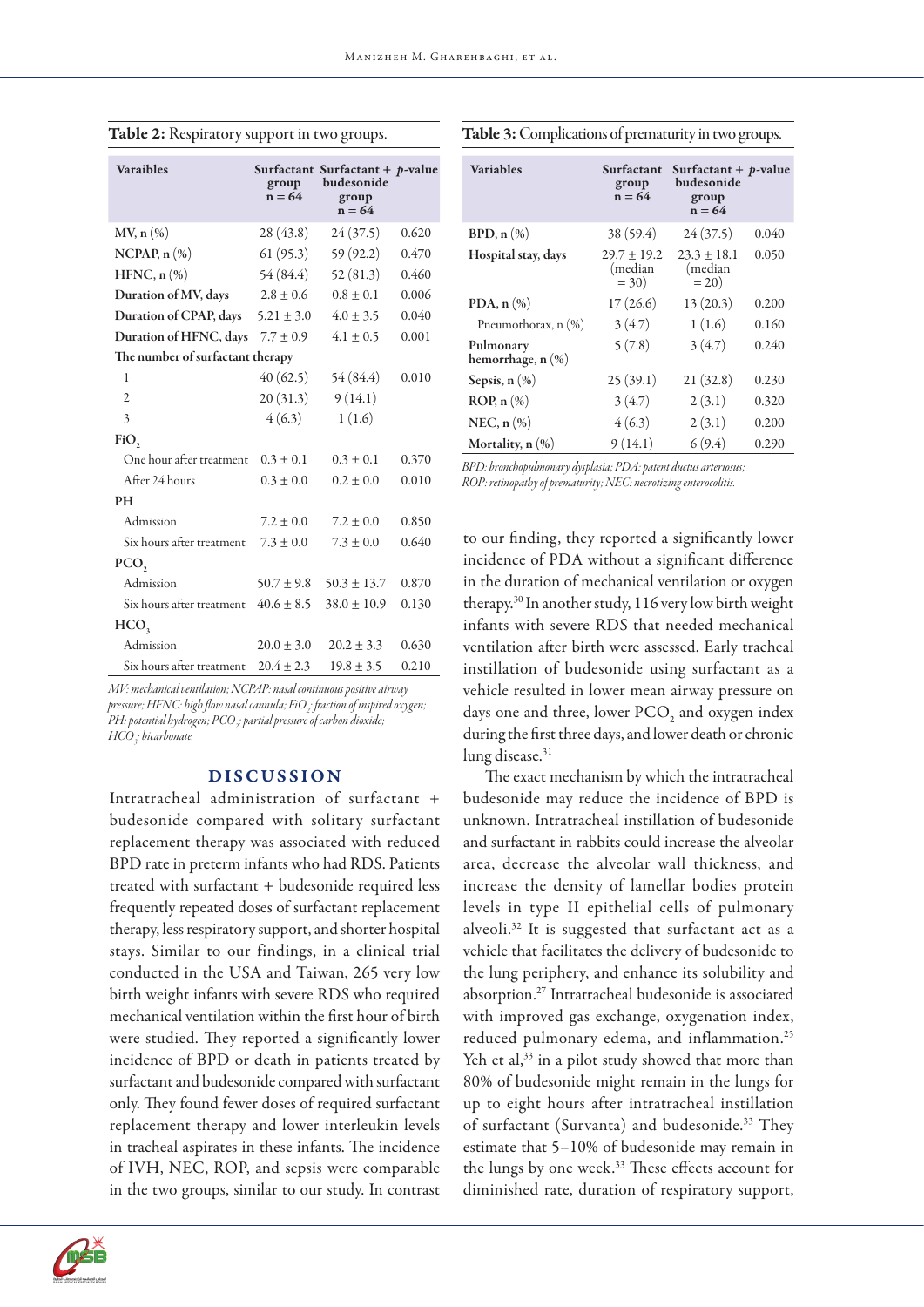and mechanical ventilation-induced lung injuries. The FiO<sub>2</sub> 24 hours after treatment and the need for repeated doses of surfactant replacement therapy was significantly lower in the surfactant and budesonide group in our study.

Since the blood gas analyses after surfactant administration were not significantly different among the two studied groups, we suggest our used volume of budesonide could not dilute surfactant at the liquid-air surface.

No serious side effects, including hyperglycemia, were seen. This study is the first single-center trial in our country about preventing BPD using a budesonide and surfactant combination. We have not assessed the long-term possible side effects of surfactant + budesonide replacement therapy in preterm infants. Our study was limited by its small sample size, short-term follow-up, and lack of long-term neurodevelopmental assessment. We recommend future studies with large number of patients and long-term follow-up to determine possible side effects.

## **CONCLUSION**

The intratracheal administration of surfactant and budesonide combination improves shortterm outcomes in preterm infants with respect to the incidence of BPD, need for repeated doses of surfactant, and the duration of assisted ventilation and hospitalization. Large, adequately powered clinical trials with long term safety assessment are needed to confirm our findings before its routine use can be recommended.

#### *Disclosure*

The authors declared no conflicts of interest. This study was financial supported by Pediatric Health Research Center.

#### *Acknowledgements*

We thank the NICU nurses involved in the care of study infants. We also thank Mrs. M Sami, Z Salimi, and H Namdar for their valuable help.

#### references

- 1. Engle WA; American Academy of Pediatrics Committee on Fetus and Newborn. Surfactant-replacement therapy for respiratory distress in the preterm and term neonate. Pediatrics 2008 Feb; 121(2): 419-432.
- 2. Owen LS, Manley BJ, Davis PG, Doyle LW. The evolution of modern respiratory care for preterm infants. Lancet 2017 Apr;389(10079):1649-1659.
- 3. Soll RF. Prophylactic natural surfactant extract for preventing morbidity and mortality in preterm infants.

Cochrane Database Syst Rev 2000;(2):CD000511.

- 4. Stoll BJ, Hansen NI, Bell EF, Walsh MC, Carlo WA, Shankaran S, et al; Eunice Kennedy Shriver National Institute of Child Health and Human Development Neonatal Research Network. Trends in care practices, morbidity and mortality of extremely preterm neonates 1993-2012. JAMA 2015 Sep;314(10):1039-1051.
- 5. Fanaroff AA, Stoll BJ, Wright LL, Carlo WA, Ehrenkranz RA, Stark AR, et al; NICHD Neonatal Research Network. Trends in neonatal morbidity and mortality for very low birthweight infants. Am J Obstet Gynecol 2007 Feb;196(2):147.e1-147.e8.
- 6. Ambalavanan N, Van Meurs KP, Perritt R, Carlo WA, Ehrenkranz RA, Stevenson DK, et al; NICHD Neonatal Research Network, Bethesda, MD. Predictors of death or bronchopulmonary dysplasia in preterm infants with respiratory failure. J Perinatol 2008 Jun;28(6):420-426.
- 7. Antonucci R, Contu P, Porcella A, Atzeni C, Chiappe S. Intrauterine smoke exposure: a new risk factor for bronchopulmonary dysplasia? J Perinat Med 2004;32(3):272-277.
- 8. Avery ME, Tooley WH, Keller JB, Hurd SS, Bryan MH, Cotton RB, et al. Is chronic lung disease in low birth weight infants preventable? A survey of eight centers. Pediatrics 1987 Jan;79(1):26-30.
- 9. Bose C, Van Marter LJ, Laughon M, O'Shea TM, Allred EN, Karna P, et al; Extremely Low Gestational Age Newborn Study Investigators. Fetal growth restriction and chronic lung disease among infants born before the 28th week of gestation. Pediatrics 2009 Sep;124(3):e450-e458.
- 10. Palta M, Gabbert D, Weinstein MR, Peters ME. Multivariate assessment of traditional risk factors for chronic lung disease in very low birth weight neonates. The newborn lung project. J Pediatr 1991 Aug;119(2):285-292.
- 11. Lavoie PM, Pham C, Jang KL. Heritability of bronchopulmonary dysplasia, defined according to the consensus statement of the national institutes of health. Pediatrics 2008 Sep;122(3):479-485.
- 12. Darlow BA, Horwood LJ. Chronic lung disease in very low birthweight infants: a prospective population-based study. J Paediatr Child Health 1992 Aug;28(4):301-305.
- 13. Cotton RB. The relationship of symptomatic patent ductus arteriosus to respiratory distress in premature newborn infants. Clin Perinatol 1987 Sep;14(3):621-633.
- 14. Van Marter LJ, Allred EN, Pagano M, Sanocka U, Parad R, Moore M, et al. Do clinical markers of barotrauma and oxygen toxicity explain interhospital variation in rates of chronic lung disease? The neonatology committee for the developmental network. Pediatrics 2000 Jun;105(6):1194-1201.
- 15. Van Marter LJ, Pagano M, Allred EN, Leviton A, Kuban KC. Rate of bronchopulmonary dysplasia as a function of neonatal intensive care practices. J Pediatr 1992 Jun;120(6):938-946.
- 16. Kraybill EN, Runyan DK, Bose CL, Khan JH. Risk factors for chronic lung disease in infants with birth weights of 751 to 1000 grams. J Pediatr 1989 Jul;115(1):115-120.
- 17. Pierce MR, Bancalari E. The role of inflammation in the pathogenesis of bronchopulmonary dysplasia. Pediatr Pulmonol 1995 Jun;19(6):371-378.
- 18. Groneck P, Speer CP. Inflammatory mediators and bronchopulmonary dysplasia. Arch Dis Child Fetal Neonatal Ed 1995 Jul;73(1):F1-F3.
- 19. Baier RJ, Majid A, Parupia H, Loggins J, Kruger TE. CC chemokine concentrations increase in respiratory distress syndrome and correlate with development of bronchopulmonary dysplasia. Pediatr Pulmonol 2004 Feb;37(2):137-148.
- 20. Beresford MW, Shaw NJ. Detectable IL-8 and IL-10 in bronchoalveolar lavage fluid from preterm infants ventilated for respiratory distress syndrome. Pediatr Res 2002 Dec;52(6):973-978.